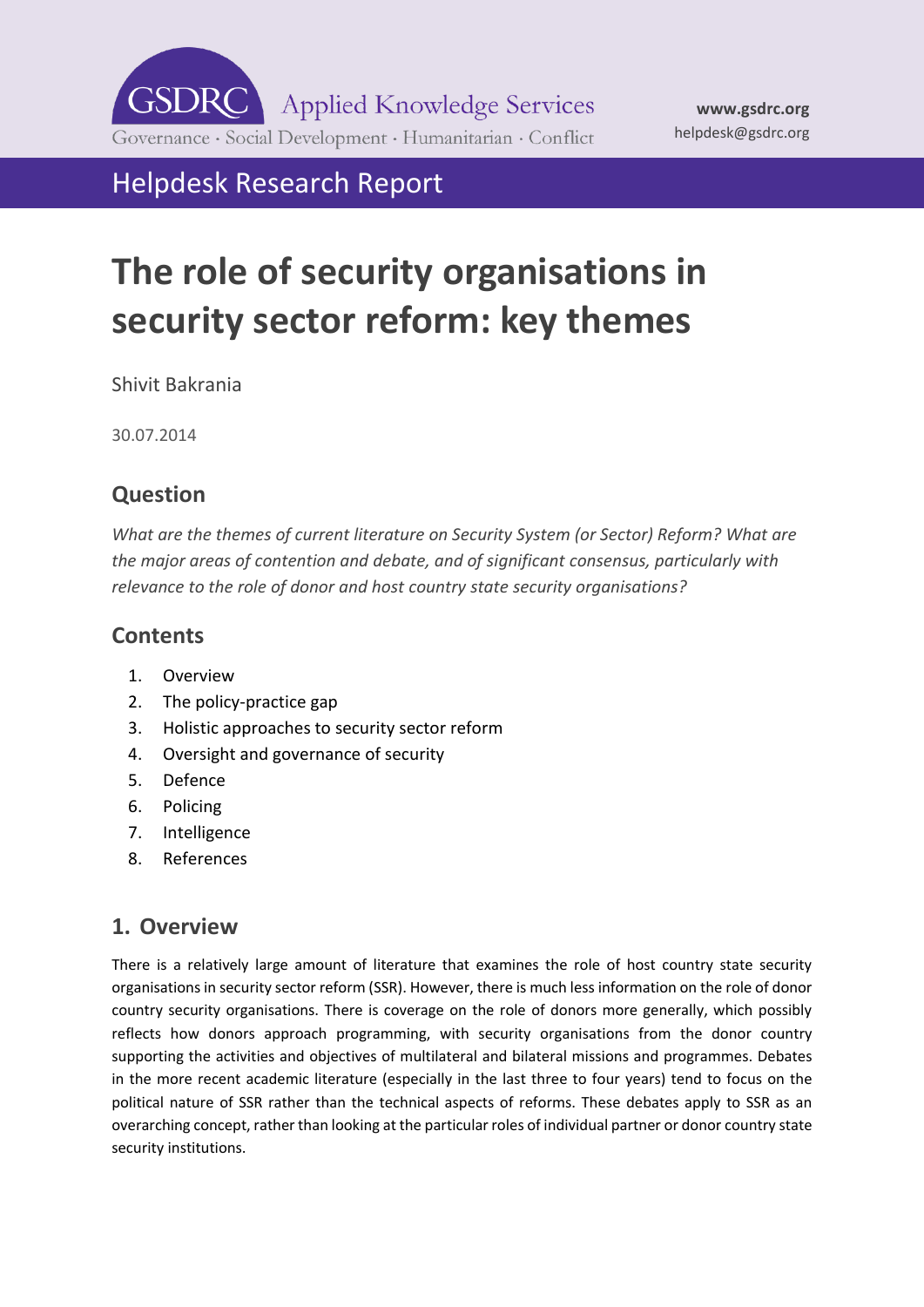This rapid review focuses on recent academic and policy-orientated literature. The search strategy focused on literature from the previous five years, but exceptions were made for older seminal or widelyreferenced publications. All of the literature examined in this review is qualitative, with a mix of single and multi-country studies, and normative guidance notes.

There is consensus that **donor approaches to SSR have failed** to achieve the ambitious goals and objectives espoused in policy documents. Debates in recent literature centre on the reasons for this **'policy-practice gap'** (Sedra, 2010; Bakrania, 2014b). Key themes include:

- There is agreement in the literature that donor assistance has generally taken an **apolitical and technical approach** (OECD-DAC, 2007b; Stabilisation Unit, 2014).
- There is consensus that **local ownership** is a key political challenge for donors, but a lack of clarity on how donors can support true local ownership (Donais, 2009; Mobekk, 2011).
- There is debate on **how SSR should evolve** to close the policy-practice gap. There are differences of opinion over the role of the state: is the state capable of providing security alone, or can hybrid arrangements involving non-state actors deliver more effectively (Sedra, 2010)?

The literature questions whether **holistic approaches to SSR** are feasible. Key themes include:

- There is consensus the programmes are more effective when donors take a **long-term gradual, pragmatic and problem solving approach** to programming (SU, 2014).
- The literature suggests that **links should be established where possible**, rather than addressing all sectors at once. Evidence suggests that tactical partnerships, rather than strategic partnerships, have more impact (SU, 2014).
- Experience shows that **international assistance is less effective where communication between donors is lacking**, and where they have diverging views of the role and reform of different security actors (Born, 2009).

The **oversight and governance** of security are recognised as fundamental issues for SSR. Key themes include:

- For the host country, **the executive, legislature, judiciary and civil society all have key roles to play** in ensuring democratic oversight and governance of security institutions (Born et al., 2011).
- **Donors have both a political and technical role** to play in supporting oversight and governance (UN, 2012).
- The **extent to which democratic oversight and governance can take root in fragile, conflictaffected and post-conflict contexts is questioned** (Born et al., 2011). Evidence suggests that oversight structures are generally weak or marginalised in such contexts (Hendrickson, 2008).
- Whether the **liberal oversight structures recommended in policy documents are appropriate** for fragile, conflict-affected and post-conflict contexts is an area of debate (Scheye, 2009).

The **military** is recognised as the most powerful security institution, which can influence reform in other areas (OECD-DAC, 2007a). Key themes include:

**The military's role in the political process:** The military can be involved in technical aspects of policy-making and implementation, but not in fundamental decisions about how a country is run (Chuter, 2011).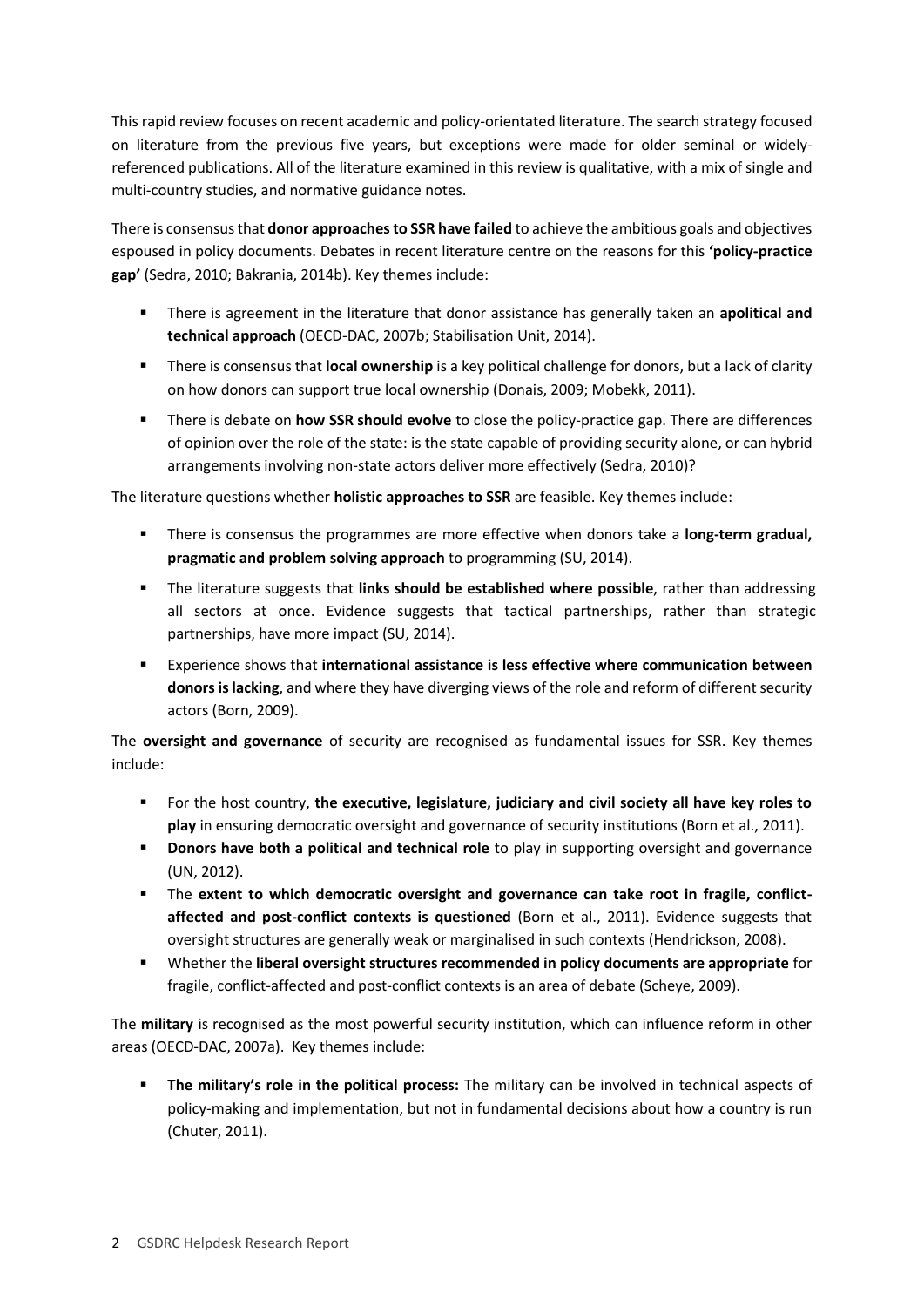- **The military's role in civilian law enforcement:** this is a controversial and problematic role which entails risks. It can lead to politicisation and can threaten civilian oversight of the military (Born et al., 2011).
- Experience suggests that donor country **coordinated approaches to defence reform are more effective**. In Sierra Leone, the UK FCO, Ministry of Defence and DFID were all stakeholders in military assistance (Le Grys, 2010).

The **police** are the key security and justice institution that citizens interact with and the main point of entry into the criminal justice system (SU, 2014). Key themes include:

- **The multi-layered nature of policing:** a range of actors provide policing in post-conflict and fragile contexts. They operate at the national state to local village levels, and there are often informal and formal relationships between all of these actors (Baker, 2013).
- **The utility of community-policing:** Evidence as to whether such approaches are effective is contested, and there is disagreement on its potential to reduce crime and the fear of crime (Denney & Domingo, 2013).
- **The militarisation of policing** and the use of force by police is recognised as a sensitive issue for SSR (Heiduck, 2011; Lutterbeck, 2013).

The literature emphasises the unique nature of **intelligence agencies**, which are distinguished by the special powers they possess to collect information. Key themes include:

- **Intelligence oversight and transparency:** In developing and transitional countries, the controls and oversight mechanisms to minimise illegal conduct and abuse of power are difficult to achieve due to the high level of secrecy of intelligence services (Nathan, 2012).
- **The role of intelligence in policy formulation and coordination:** experience from Sierra Leone shows that intelligence structures can play a fundamental and lead role in SSR policy and coordination (Conteh, 2010).

# <span id="page-2-0"></span>**2. The policy-practice gap**

There is consensus in the literature that donor approaches to SSR have so far failed to achieve the ambitious goals and objectives espoused in policy documents such as the OECD-DAC's *Handbook for Security System Reform* (Bakrania, 2014a; 2014b). Debates in recent literature centre on the reasons for what Sedra (2010) terms the 'policy-practice gap'. These debates apply to SSR as an over-arching concept, and on donor approaches more generally, rather than looking at the particular roles of partner or donor country state security institutions.

# **The political nature of SSR**

In a literature review on the political nature of security (and justice), Bakrania (2014b) notes how security (and justice) are central to state-society relations and deeply political and contested amongst a range of security actors operating at different levels. Current SSR policy documents emphasise the political nature of SSR (OECD-DAC, 2007a; UN, 2012).

There is agreement in the literature that donor assistance has generally taken an apolitical and technical approach. The OECD-DAC (2007b) states that SSR programmes have largely been directed towards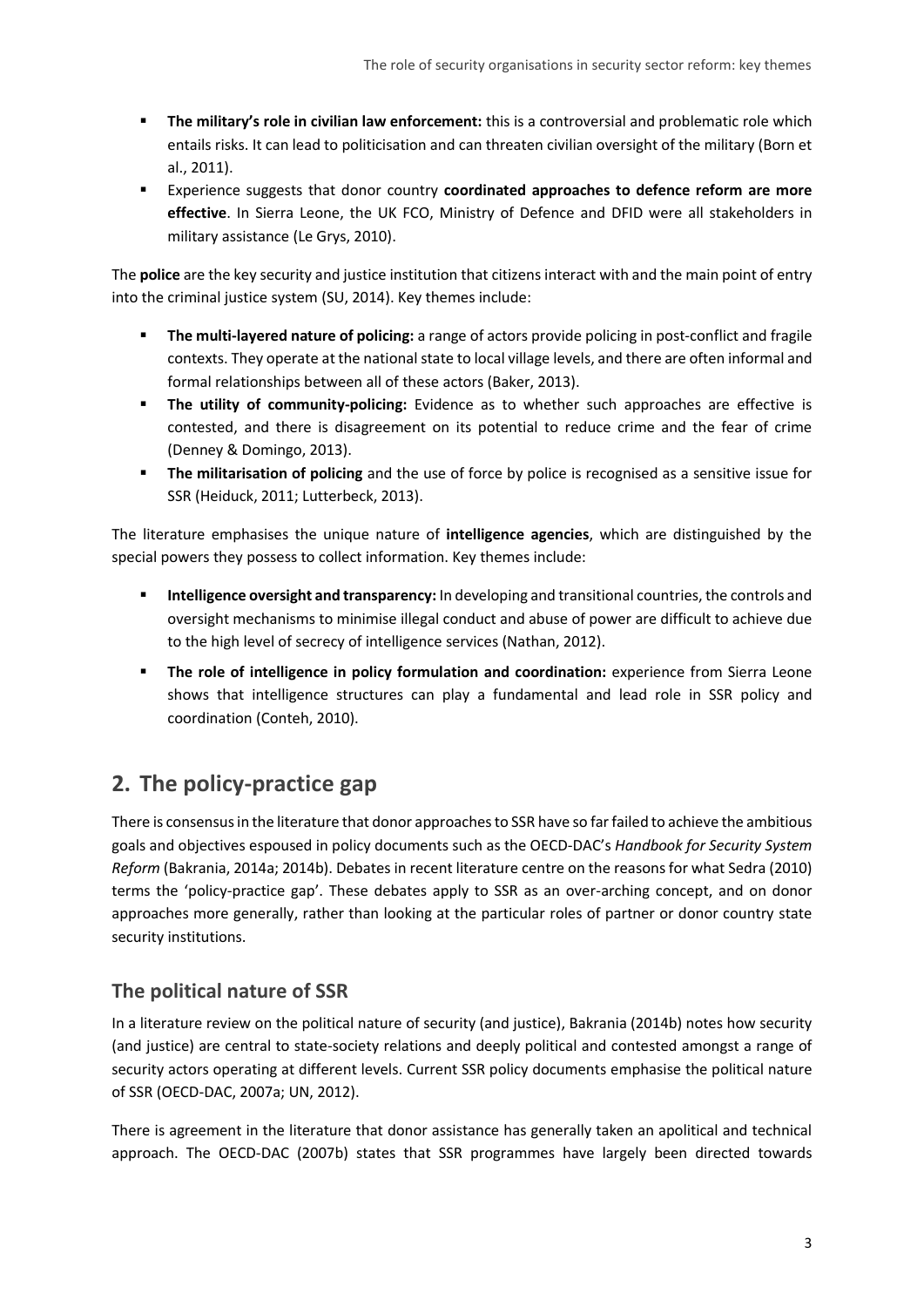reforming state institutions based on idealised templates. The SU (2014) notes how these approaches have proved especially unrealistic in fragile and conflict-affected contexts.

### **Local ownership**

There is consensus that local ownership is a key challenge for donors, but some debate on how donors can support true local ownership.

Hansen and Wiharta (2007) recognise that there are dilemmas for donors choosing local counterparts; those in power may not be representative, or they may not supportive of reforms, or may act as spoilers. Authors distinguish between different types of local ownership. Mobekk (2011) differentiates between 'minimalist' (restricted to national state institutions), and 'maximalist' (including a broader participation of actors including political elites, security leadership, non-state providers, civil society and other nonorganised and non-represented people).

Donais (2009) argues that SSR programming has often focused on national governments and institutions as the sole local owners. He concedes that it is difficult to realise a maximalist approach, especially when partner countries are socially fragmented and non-state expertise in security issues is limited. He concludes that these challenges have led to an understanding of local ownership where local owners are expected to 'take ownership over' externally driven processes (p. 122).

The issue of reconciling local realities with the normative basis of SSR is also a challenge cited in the academic literature. Jackson (2011) argues that national or local actors may not buy into values of democracy, good governance, gender equality and human rights norms. Therefore, the political will for reform may be lacking at local or national levels.

# **The future of SSR**

Given the widely recognised lack of success in SSR, current and on-going academic debates focus on how SSR can evolve to meet key challenges and close the policy-practice gap.

Sedra (2010) summarises these debates. He notes that there is agreement on the need for a change to the model, but the nature of the change remains disputed. A key point of contention centres on whether the state alone is capable of providing security, or whether hybrid arrangements can deliver more effectively. Some believe that SSR's preoccupation with a state-centric approach based upon Western templates is unrealistic. Others believe that the problem lies with donors' inability to follow the model's Western and state-centric principles - due to the lack of donors' institutional and human capacities (p. 26).

# <span id="page-3-0"></span>**3. Holistic approaches to security section reform**

The literature recognises the benefits of linking and co-ordinating efforts in different security sub-sectors, but argues that approaches should be politically realistic, gradual and targeted towards specific problems.

The OECD-DAC (2007a) argues that a holistic (a term used interchangeably with 'comprehensive' and 'system-wide') approach is SSR's over-riding objective. A holistic approach means that programmes focused on one sub-sector (e.g. defence reform) are informed by a broader assessment of all security institutions.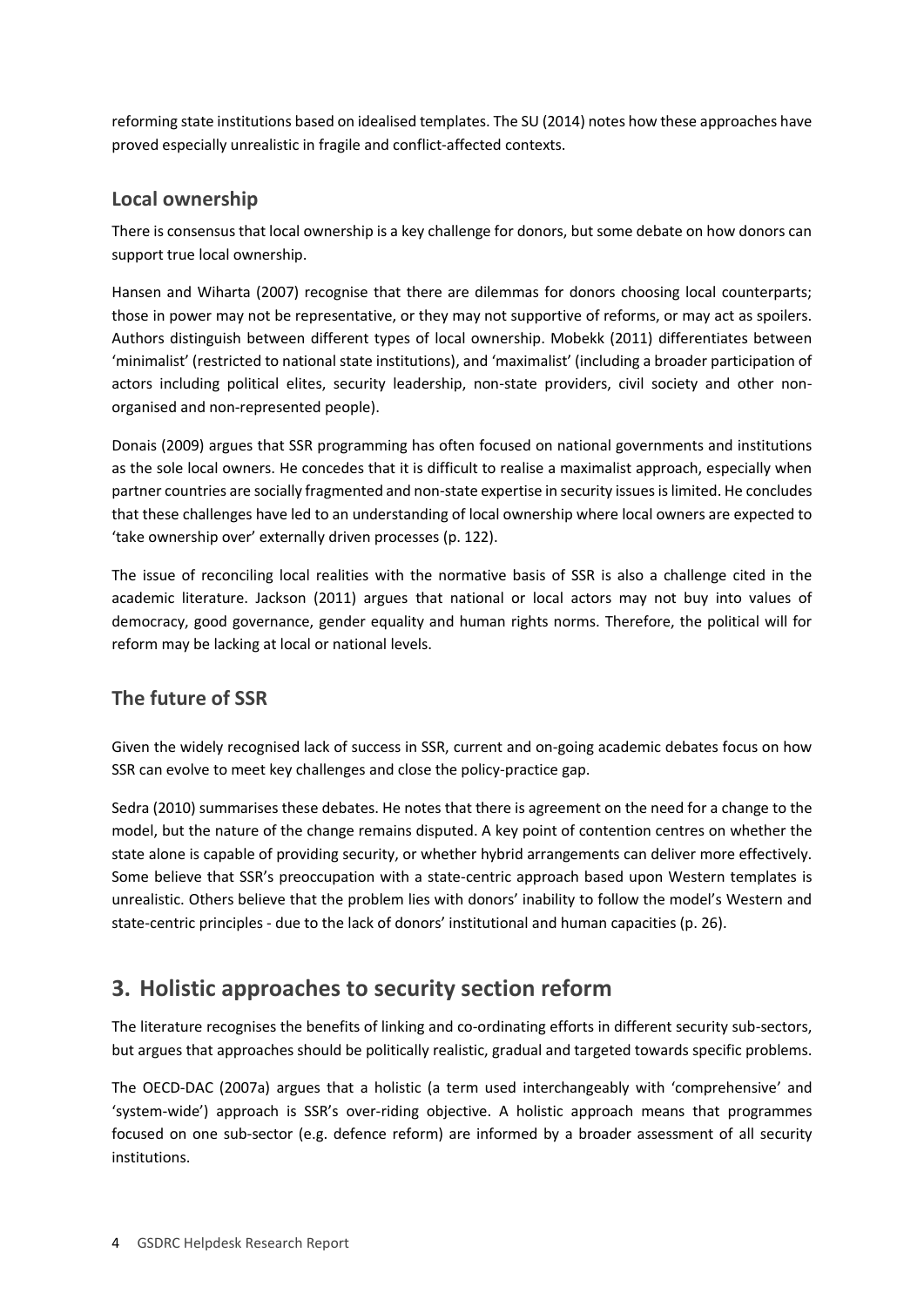# **Arguments for gradual and politically realistic approaches**

The OECD-DAC (2007a) also concedes that a holistic approach is initially unrealistic in many contexts given the political sensitivity of security issues. Programmes are more effective when donors take a long-term gradual, pragmatic and problem-solving approach to programming. Whilst a holistic approach is seen as an eventual goal, the OECD-DAC propose a range of options for working towards that goal (p. 17):

- 'A problem-solving approach, focusing on one security or justice problem (such as violent crime, prison overcrowding or court backlogs) as an entry point for system-wide engagement.
- An institutional approach, supporting existing reform initiatives at an institutional level (such as a government-initiated review of the prison or police service). Linkages to other institutions can then develop over time.
- A phased approach to post-conflict situations focusing on understanding and, where possible, integrating stabilisation — "securing the peace" — and development-oriented objectives.'

More recent literature reinforces the argument for gradual, pragmatic and problem solving approaches to SSR. Schnabel (2009) notes how there can be a mismatch between donor-driven expectations of a holistic approach and local realities, which means that recipient governments may not have the political will to implement ambitious and long-term plans. In Cambodia, for example, a lack of local political support for a sector-wide reform strategy led to narrower focus in select areas where the political space for work existed (AusAID, 2012). For the SU (2014), a gradual and realistic approach means setting longer-term strategic objectives but designing short-term measures to enable gradual progress within typically short-term project cycles.

### **Identifying essential partnerships**

The literature suggests that linkages should be established where possible, rather than addressing all sectors at once. The SU (2014, p. 31) state that: 'The key is identifying which are the essential partnerships to address the specific safety and security problems the programme is targeting. Developing these linkages should be an integral part of assistance programmes.'

The SU (2014, 42) also point towards evidence in the South Pacific and Malawi suggesting that tactical partnerships, rather than strategic partnerships, have more impact. In these cases, strategic sector-wide coordination committees in partner governments have largely failed. Bringing together security and justice organisations at the tactical level, such as Court User Committees, Community Policing Forums, and National Juvenile Justice Forums, have been more effective.

### **International co-ordination**

International co-ordination is also important, as other donors may be supporting programmes in other subsectors that could be mutually reinforcing (SU, 2014). Born (2009) notes how experiences from the Democratic Republic of Congo and Timor-Leste show that international assistance is less effective where communication between donors is lacking, and where they have diverging views of the role and reform of security actors (Born, 2009).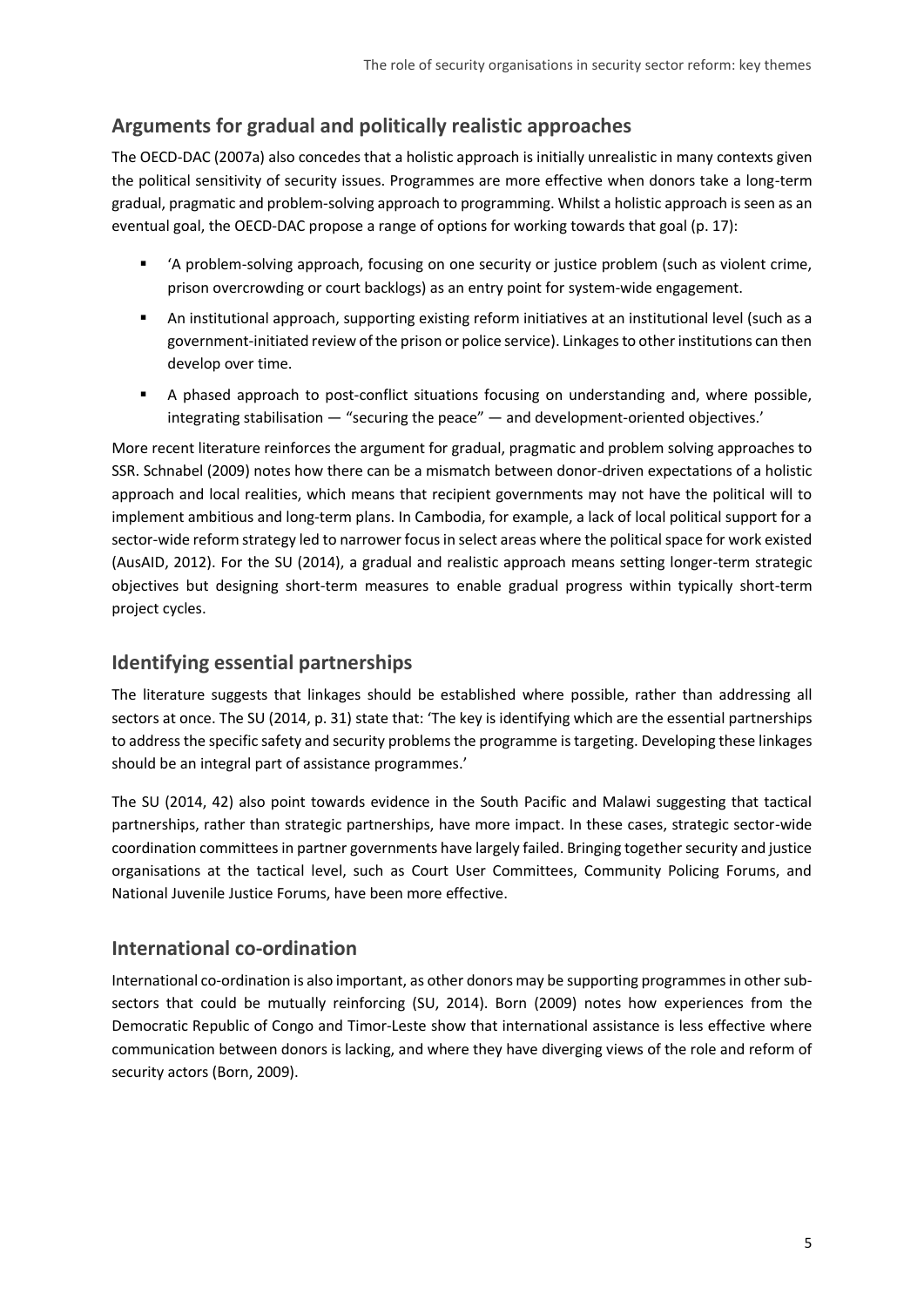# <span id="page-5-0"></span>**4. Oversight and governance of security**

Democratic governance and oversight of security is a key objective of SSR. The literature describes the roles that national security sector institutions and donors can play in working towards this objective.

# **National institutions**

In a guide on oversight for parliamentarians, Born et al. (2011, p. 64) describe the roles of the main branches of the state:

- **The executive** exercises direct control and determines the budget, the general guidelines and the priority activities. It ensures oversight of security forces in the execution of their daily tasks. Through this oversight, the executive ensures that security forces comply with laws in exercising their responsibilities.
- **The legislature** exercises legislative powers and parliamentary oversight by passing laws that define and regulate the security services, and by adopting budgets. This may include establishing a parliamentary ombudsman, or permanent/ad hoc committees to investigate complaints made by the public. The legislature also has the constitutional right and duty to call members of the executive before its committees and to question them, including high-ranking officers.
- **The judiciary** provides a key link between the justice and security sectors. It prosecutes malpractice when necessary. It monitors the actions of the executive branch to ensure that they conform to the constitution and the laws of the country. The role of the judiciary is crucial in ensuring that the individual rights of citizens are upheld.
- **Civil society**, including academic institutions, think tanks, and non-governmental organisations (NGOs) can influence security sector decisions and policies. They can also participate in public debates on the security sector.

#### **Donor roles in supporting oversight and governance**

UN (2012, pp. 94-107) guidance suggests several key aims for donors to support democratic governance and oversight. These are both political and technical in nature and involve strategic and operational interventions. Key aims identified include:

- **Strengthening constitutional and legal frameworks:** including securing political commitment to the strengthening of constitutional and legal frameworks in line with international legal obligations; and supporting an inclusive approach to developing these frameworks.
- **Strengthening civil society, including women's groups**: including gearing support towards the inclusion of civil society (including marginalised and women's groups) in SSR dialogues. This may entail confidence-building measures between civil society and the security institutions, as well as supporting the capacity of CSOs to undertake outreach and awareness.
- **Strengthening independent oversight institutions:** including supporting the commitment to adopt legal frameworks that provide independent oversight institutions and the provision of resources to these bodies.
- **Strengthening institutional governance systems:** through supporting a security architecture based on clearly legislated roles and responsibilities. This may entail support to institutional mechanisms that facilitate inter-institutional cooperation.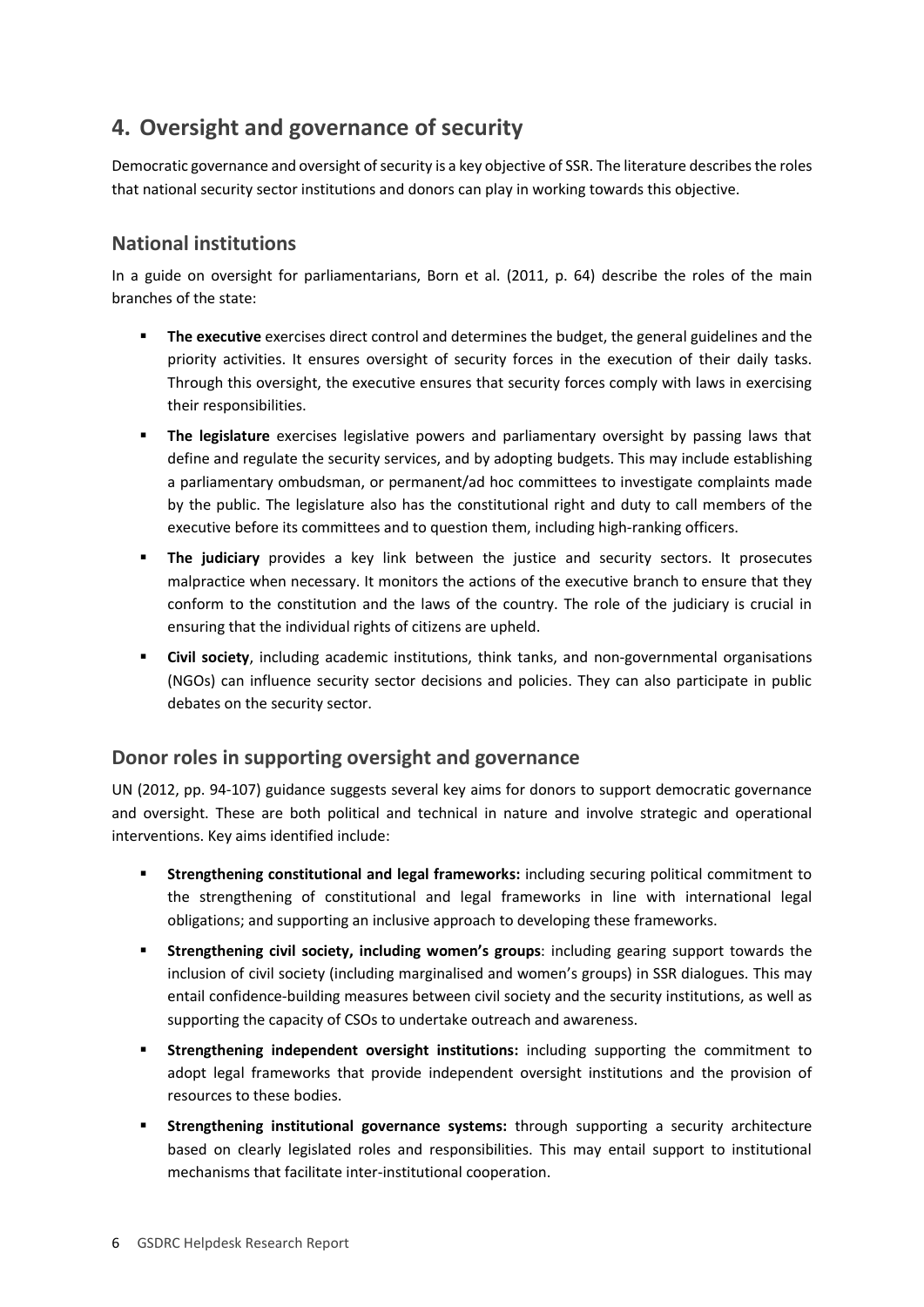**Strengthening management and internal oversight:** including support for internal accountability mechanisms, clear reporting lines and professional conduct. This could encompass human and financial resource management, and management capacity for effective policy implementation.

### **The challenges of implementing oversight**

The literature questions the extent to which democratic oversight and governance can take root in fragile, conflict-affected and post-conflict contexts.

Born et al. (2011) state that the **challenges are vast where the state lacks authority or legitimacy**. In such cases, governments may exercise limited control over assets and the development of security policy has to be negotiated with other actors who may control territory or natural resources.

Evidence from comparative research in Nigeria, Sri Lanka and Uganda cited in Hendrickson (2008) illustrates the political nature of security decision-making in such contexts, suggesting that **oversight structures may be weak or marginalised**. The study finds that:

- Control of security decision-making is elitist, personalised and secretive.
- Nepotism, patronage and corruption can exclude segments of the population.
- **Recurrent crises hinder the channels through which citizens can influence policy.**

#### **Locally-relevant oversight**

Another area of debate concerns whether the **liberal oversight structures recommended in policy documents are appropriate for fragile, conflict-affected and post-conflict contexts**. Scheye (2009) argues that partner countries may not be inclined and/or may not have the capacity to strengthen civilian oversight. Instead, there may be 'shorter' routes to accountability through ensuring that local provision corresponds to local needs, which can compliment other institutional accountability initiatives.

# <span id="page-6-0"></span>**5. Defence**

#### **Military**

The military is the most powerful security institution and can influence reform in other areas (OECD-DAC, 2007a). Their significance means that an effective, efficient, accountable and affordable defence sector is essential objective for SSR, as well as for sustainable peace and development (UN, 2011).

#### *The military's role in the political process*

In a volume on defence sector governance, Chuter (2011, p. 47) argues that the relationship between the military and the political process is a fundamental issue for SSR. In transitional contexts, this relationship can be complex and varies according to the nature of the transition itself. The military may previously have had the decisive voice in security policy, it may have dominated the entire political process, or it may have been aligned to certain political, ethnic or religious groups no longer in power.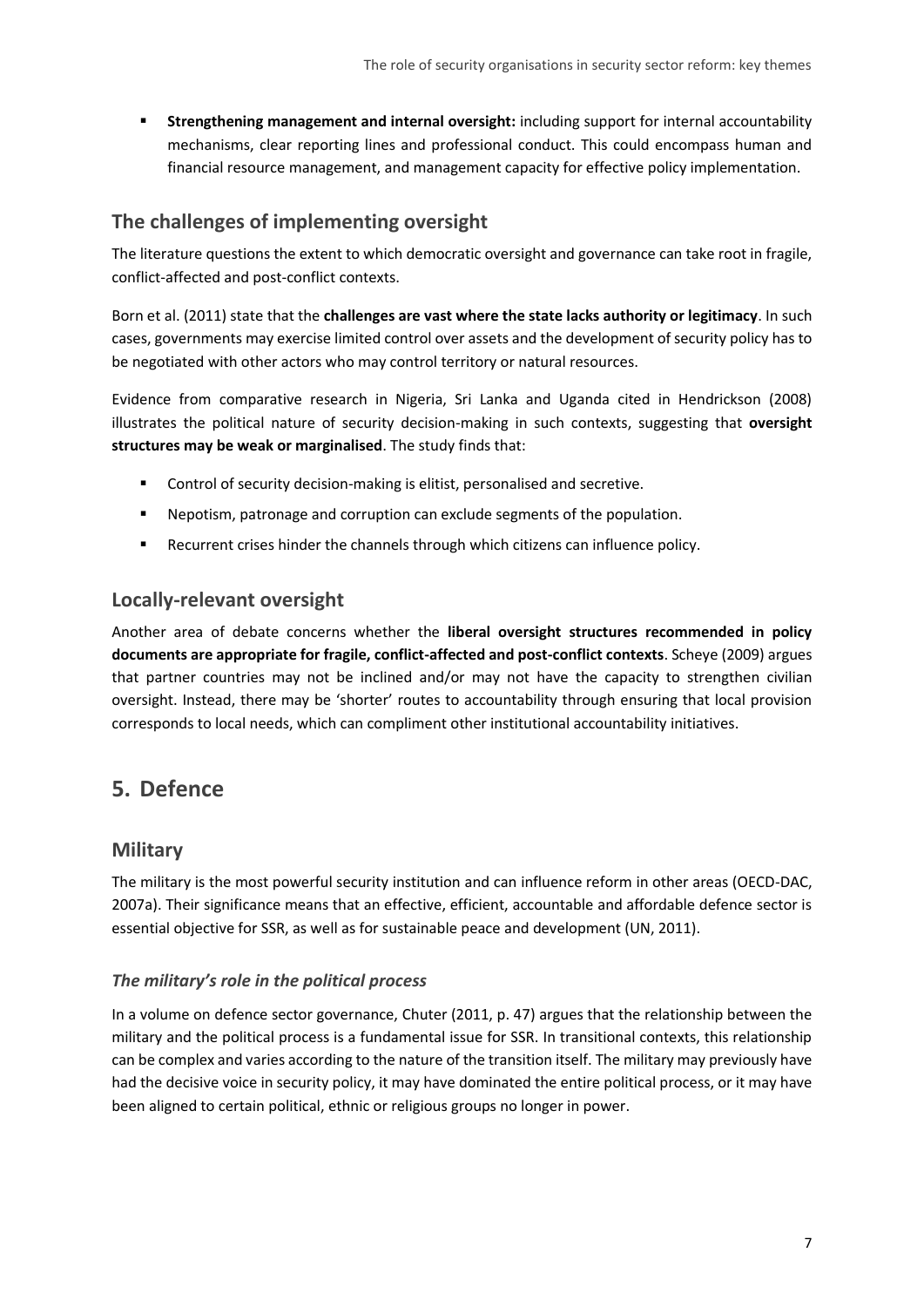For Chuter (2011, pp. 47-48) a key objective should be for the military to play a correct and useful role in the political process: they can be involved in technical aspects of policy-making and implementation, but not involved in the fundamental decisions about how a country is run.

#### *The military's role in civilian law enforcement*

Born et al. (2011, p. 158) state that the military supports civilian law enforcement in most countries. This can occur when the state and society are subject to threats beyond the ability of law enforcement authorities to deal with. However, this is a controversial and problematic role and entails risks. It can lead to politicisation and therefore could threaten civilian oversight of the military. The military is trained for combat and not for policing tasks, such as dealing with large crowds or civilians. Furthermore, a blurred division of responsibilities can increase rivalry between the police and military. As such, this function needs to be carefully considered and a legal framework established to ensure and protect citizen rights.

# **Ministry of defence**

Burcur-Marcu (2009, pp. 24-25) states that the Ministry of Defence is the central public authority responsible for the development of the armed forces. It has a number of characteristics with regard to SSR:

- It organises, coordinates and conducts national defence activities.
- It has a role in policy formulation and implementation, assessing the security environment, identifying risks and threats, and contributing to drafting the policy and implementation guidance for its implementation.
- It has a legislative role it may propose legislation and regulations and is involved in drafting budgetary proposals.

# **Defence reform and the role of donor institutions**

Rather than individual roles for donor security institutions in defence reform, past experience suggests that coordinated approaches are more appropriate. The UK experience of supporting armed forces reform in Sierra Leone is indicative.

Le Grys (2010), in an account of British military involvement in Sierra Leone, describes how the UK-led International Military Assistance Training Team (IMATT) had the UK Foreign and Commonwealth Office, the Ministry of Defence and DFID as stakeholders. IMATT's main roles were to support armed forces training, and to support reviews and plans towards the creation of an effective, accountable and correctly sized military. IMATT personnel were integrated into the Republic of Sierra Leone Armed Forces (RSLAF). They initially held command and executive posts, providing military advice to the Sierra Leone Ministry of Defence and the government, which reduced to a handful of specialist staff posts over time.

The policy literature, such as UN (2011), emphasises that donors have both a technical and political role to play in supporting defence reform. Again, the Sierra Leone example is illustrative. Jackson (personal communication, 24th July, 2014) states that IMATT had come to an end in April 2013, but was reinvented as the International Security Advisory Team (ISAT), because it was recognised that it played an important role in helping keep the military out of politics.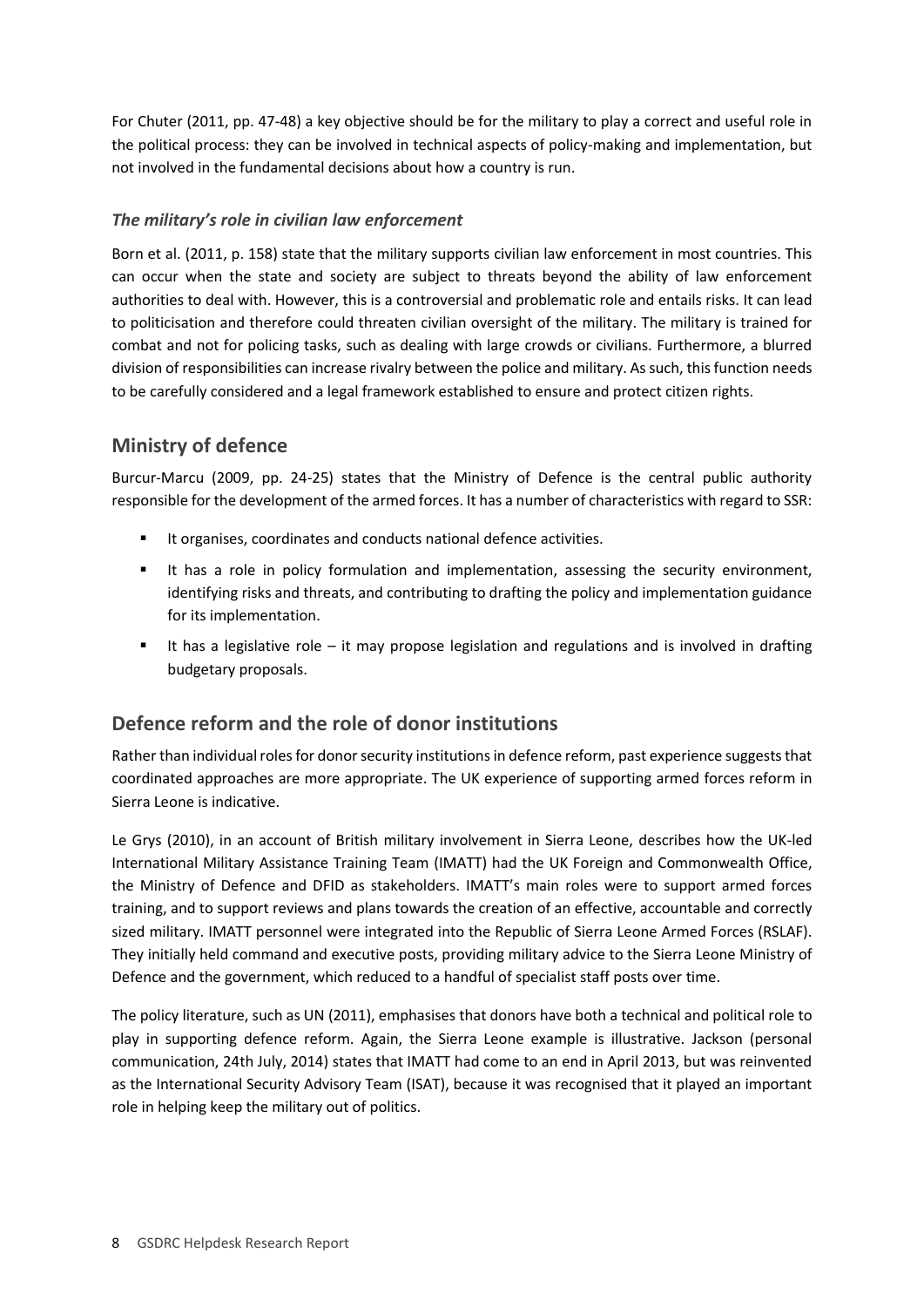# <span id="page-8-0"></span>**6. Policing**

The SU (2014, p. 10) states that the police are the key security and justice institution that citizens interact with, the main point of entry into the criminal justice system, and the state agency primarily responsible for upholding the rule of law, protecting and promoting human rights, and maintaining public order.

### **Police reform and the role of donor institutions**

In a background paper on police reform, DCAF (2009, p. 1) state that the goal of police reform is 'humane, accountable, responsive and capable policing'. It aims at a fundamental change from a police 'force' to a 'service', with an orientating of policing goals towards the community and an emphasis on democratisation.

The SU (2014) describes how UK international policing support involves large numbers of serving and retired policemen, playing roles on regionally and internationally mandated missions. In Libya for example, UK-led policing assistance has focused on improving police capacity to protect those involved in the transition process; improving the institutional capacity of the police and Ministry of Interior to develop policy, strategies and plans; and increasing the capability to provide more effective, responsive and accountable services.

# **The multi-layered nature of policing**

There is consensus that a range of actors provide policing services, especially in post-conflict and fragile contexts. Therefore a key aspect of improving policing is to engage with the range of multiple actors. Baker (2013) describes how policing in Ethiopia is provided by the state (including federal and regional level police), and by part-time militias at the village level. Traditional leaders, courts and peace committees provide justice services at a local level. There are informal and formal relationships between all of these actors as part of a 'hybrid policing model'.

# **Community policing**

The literature questions the utility of 'community-policing' approaches. Evidence as to whether such approaches are effective is contested. In a review of the evidence, Denny and Domingo (2013) argue that whilst community policing can encourage a focus on the community and their needs and increase trust in the police, it is not a panacea. There is much disagreement on its potential to reduce crime and the fear of crime.

### **The militarisation of policing**

The militarisation of the police and the use of force by police are recognised in the literature as a sensitive issue for SSR. According to the SU (2014, p.18), the police 'should use physical force and firearms only if other means remain ineffective or have no realistic chance of achieving the intended result'. Recent experience in Afghanistan highlights how citizens often mistrust the police because of their role during and after conflicts, particularly with regard to the misuse of physical force and firearms.

Lutterbeck (2013) states that a paramilitary or gendarmerie force is a police force either with military status and answerable to the ministry of defence, or a police organisation that has military characteristics, such as a more centralised structure, the use of heavy weaponry, and stronger suppression capabilities. They are commonly involved in border control, counter-terrorism, fighting organised crime, and dealing with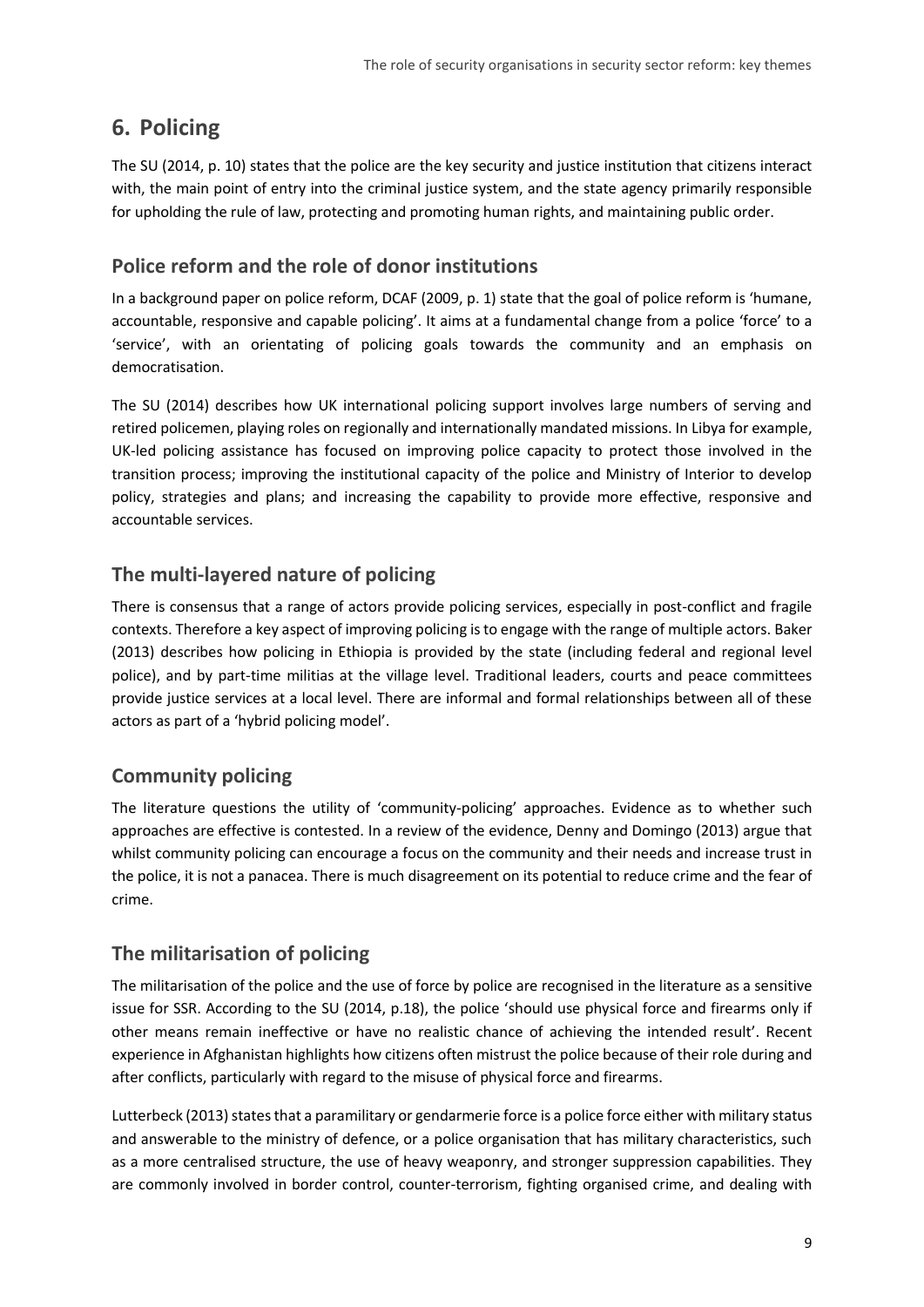serious internal disturbances. Lutterbeck (2013) also describes how the rationale for gendarmerie-type forces is contested. Critics see them as representing the militarisation of internal security, and incompatible with democratic principles. Advocates argue that a force that combines both police and military characteristics is a significant asset given that contemporary security challenges blur the line between domestic and international.

Heiduck (2011), in a review of EU and US approaches to police reform in Afghanistan argues that efforts there have largely produced paramilitary forces to support counter-insurgency rather than civilian police officers. He states that whilst the EU's policy is based on democratic policing standards, in practice EU member-states have contributed to US-led militarised reform programmes.

# <span id="page-9-0"></span>**7. Intelligence**

The literature emphasises the unique nature of intelligence services amongst security agencies. Born and Mesevage (2012) state that intelligence services are distinguished by the special powers they possess to collect information, including powers to intercept communications, to conduct covert surveillance, and to make use of secret informants.

# **Intelligence oversight and transparency**

A key issue for intelligence with respect to SSR is oversight and transparency. Nathan (2012) argues that intelligence services can undermine democratic processes and the security of citizens if they abuse their unique powers. He states that 'they can violate human rights in contravention of the law, interfere in lawful political activities, and favour or prejudice a political party or leader. They can intimidate the opponents of government, create a climate of fear, and fabricate or manipulate intelligence in order to influence government decision making and public opinion' (p. 49).

A characteristic of intelligence in many developing and transitional countries is an excessive culture of secrecy. Africa and Kwadjo (2009) states that this is the norm among African intelligence services. This makes it difficult for citizens to participate in the processes of debating security threats and how to address those threats, of holding the intelligence services to account, and assessing their performance. In many cases, intelligence is associated with regime security rather than human security.

Nathan (2012) contends that the rules, controls, and oversight mechanisms to minimise the potential for illegal conduct and abuse of power are difficult to achieve due to the high level of secrecy of intelligence services. This impedes monitoring and review by oversight bodies and inhibits public scrutiny. Furthermore, power is more likely to be abused, and human rights are more likely to be violated, in conditions of secrecy than in open political environments. For Nathan, secrecy should be the exception, not the norm. Openness is a necessary condition of democratic governance and protection of human rights. Therefore, 'secrecy should be regarded as an exception that in every case demands a convincing justification. Whereas the emphasis of intelligence communities throughout the world is on secrecy with some exceptions, in democratic societies the emphasis ought to be on openness with some exceptions' (p. 52).

# **The role of intelligence agencies in policy formulation and coordination**

Experience with intelligence reform in Sierra Leone highlights that intelligence agencies can play a key role in SSR policy formulation and coordination. Conteh (2010) gives an account of the role of the Office of National Security (ONS), which serves as the secretariat of the National Security Council (NSC) and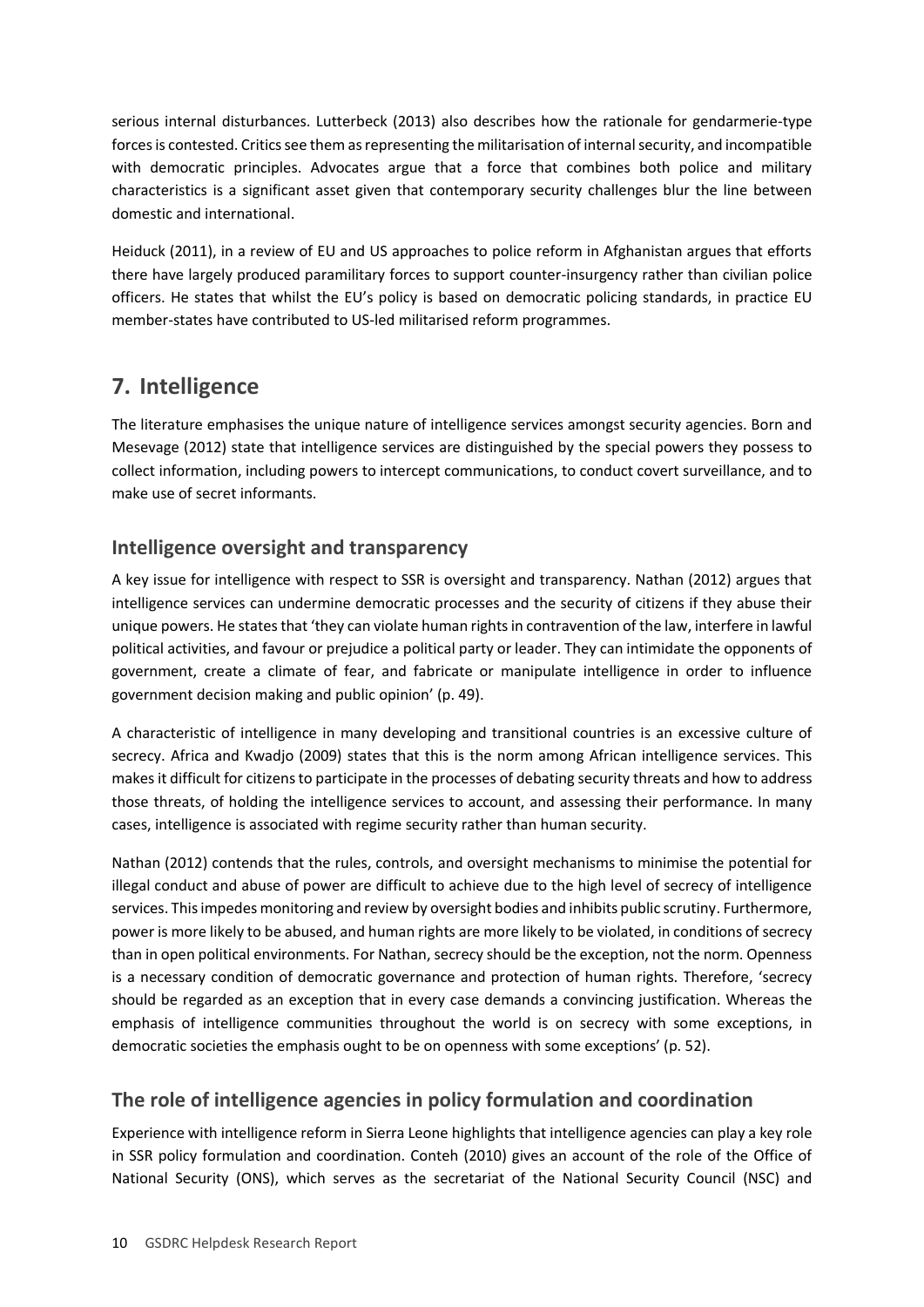coordinates security sector activities. It leads in the formation of national security policy, facilitates cooperation and oversight across the security sector and has mechanisms for civil society input at the provincial and district levels. As part of UK-supported SSR efforts, the ONS conducted a security sector review in 2005, which provided the basis for future policy direction and implementation.

#### **Donor roles in intelligence reform**

The Sierra Leone experience is an example of how donors can approach intelligence reform in both a political and technical manner. The 'Intelligence and Security Service' (ISS) element of the Sierra Leone Security Sector Programme (SILSEP) programme was supported by a visiting UK intelligence adviser with a capacity-building background and other UK intelligence advisers.

Ashington-Picket (2010), describes how the 'Intelligence and Security Service' (ISS) element of the Sierra Leone Security Sector Programme (SILSEP) focused on depersonalisation, depoliticisation, the separation of intelligence collection operations from intelligence assessment and policy advice, the involvement of civil society, and security sector coordination. More specifically:

- **Institutional reform efforts included the restructuring of existing collecting agencies was to achieve** a workable level of intelligence production with reliable and actionable intelligence.
- Capacity building included efforts to ensure the right staff were recruited at the executive and staff levels, and that these were carefully selected and well-trained officers.
- Work on policies and procedures included establishing legal parameters including organisational roles responsibilities, authority, and resources.

# <span id="page-10-0"></span>**8. References**

Africa, S. & Kwadjo, J. (2009). Introduction. In Africa, S & Kwadjo, J. (eds.), Changing Intelligence Dynamics in Africa. Birmingham, UK: The Global Facilitation Network for Security Sector Reform; The African Security Sector Network.

[http://www.africansecuritynetwork.org/site/index.php?option=com\\_phocadownload&view=category&do](http://www.africansecuritynetwork.org/site/index.php?option=com_phocadownload&view=category&download=5:changing-intelligence-dynamics-in-africa&id=2:books&Itemid=186) [wnload=5:changing-intelligence-dynamics-in-africa&id=2:books&Itemid=186](http://www.africansecuritynetwork.org/site/index.php?option=com_phocadownload&view=category&download=5:changing-intelligence-dynamics-in-africa&id=2:books&Itemid=186) 

- Ashington-Picket, R. (2010). Intelligence and Security Service Reconstruction. In P. Jackson & P. Albrecht (Eds.), *Security sector reform in Sierra Leone 1997-2007: Views from the front line*. Geneva: DCAF. <http://www.dcaf.ch/content/download/35883/526983/file/Jackson%20and%20Albrecht.pdf>
- AusAID. (2012). *Building on local strengths: Evaluation of Australian law and justice assistance*. Canberra: Australian Agency for International Development. [http://www.ode.dfat.](http://www.ode.dfat.gov.au/publications/evaluation-law-and-justice.html)gov.au/publications/evaluation-law-and-justice.html
- Baker, B. (2013). Hybridity in policing: the case of Ethiopia, *The Journal of Legal Pluralism and Unofficial Law*, 45:3, 296-313.<http://dx.doi.org/10.1080/07329113.2013.842438>
- Bakrania, S. (2014a). *Safety, Security and Justice: Topic Guide*. Birmingham, UK: GSDRC, University of Birmingham. [http://www.gsdrc.org/docs/open/GSDRC\\_SSJ.pdf](http://www.gsdrc.org/docs/open/GSDRC_SSJ.pdf)
- Bakrania, S. (2014b). *Security and Justice: towards politically informed programming*. DLP State of the Art paper 1. Birmingham. UK: Developmental Leadership Program. [http://publications.dlprog.org/SecurityandJustice\\_SOTA.pdf](http://publications.dlprog.org/SecurityandJustice_SOTA.pdf)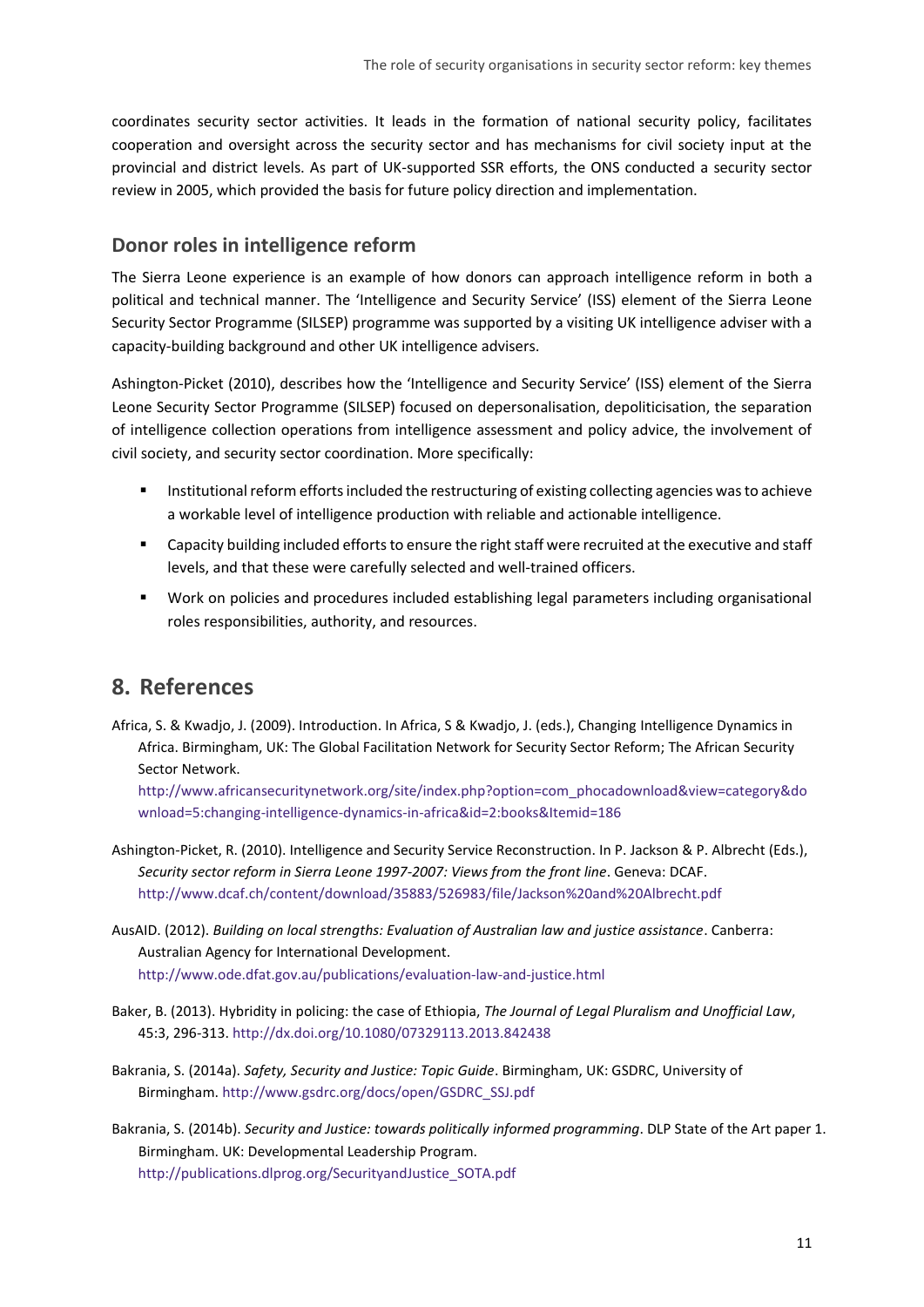- Born, H. (2009). Security sector reform in challenging environments: Insights from comparative analysis. In H. Born & A. Schnabel (eds.), *Security sector reform in challenging environments*. Geneva: DCAF. [http://www.dcaf.ch/content/download/35748/526713/file/YEARBOOK\\_2009.pdf](http://www.dcaf.ch/content/download/35748/526713/file/YEARBOOK_2009.pdf)
- Born, H., Gacond, J. & N'Diaye, B, (2011). *Parliamentary Oversight of the Security Sector: ECOWAS Parliament-DCAF Guide for West African Parliamentarians.* Geneva: DCAF; ECOWAS. [http://www.dcaf.ch/content/download/35987/527191/file/ECOWAS%20Parliament-](http://www.dcaf.ch/content/download/35987/527191/file/ECOWAS%20Parliament-DCAF%20Guide%20eng.pdf)[DCAF%20Guide%20eng.pdf](http://www.dcaf.ch/content/download/35987/527191/file/ECOWAS%20Parliament-DCAF%20Guide%20eng.pdf)
- Born, H. & Mesevage, G. G. (2013). Introducing Intelligence Oversight. In Born, H. & Wills, A. (eds.), *Overseeing Intelligence Services: A Toolkit*. Geneva: The Geneva Centre for the Democratic Control of Armed Forces. [http://www.dcaf.ch/content/download/101743/1568620/version/1/file/Born\\_Wills\\_Intelligence\\_oversigh](http://www.dcaf.ch/content/download/101743/1568620/version/1/file/Born_Wills_Intelligence_oversight_TK_EN.pdf) [t\\_TK\\_EN.pdf](http://www.dcaf.ch/content/download/101743/1568620/version/1/file/Born_Wills_Intelligence_oversight_TK_EN.pdf)
- Burcur-Marcu, H. (2009). *Essentials of Defence Institution Building*. Geneva: DCAF. [http://www.dcaf.ch/content/download/35729/526675/file/PAP-DIB\\_Bucur-IMS\\_FINAL.pdf](http://www.dcaf.ch/content/download/35729/526675/file/PAP-DIB_Bucur-IMS_FINAL.pdf)
- Chuter, D. (2011). *Governing and managing the defence sector*. Pretoria: Institute for Security Studies. <http://www.issafrica.org/publications/books/governing-and-managing-the-defence-sector>
- Conteh, K.H. (2010). Security sector reform in Sierra Leone and the role of the Office of National Security. In P. Jackson & P. Albrecht (eds.), *Security sector reform in Sierra Leone 1997-2007: Views from the front line*. Geneva: DCAF. <http://www.dcaf.ch/content/download/35883/526983/file/Jackson%20and%20Albrecht.pdf>
- DCAF. (2009). *DCAF Backgrounder: Police Reform*. Geneva: The Geneva Centre for the Democratic Control of Armed Forces. [http://www.dcaf.ch/content/download/35746/526709/file/23\\_police%20reform.pdf](http://www.dcaf.ch/content/download/35746/526709/file/23_police%20reform.pdf)
- Denney, L., & Jenkins, S. (2013). *Securing communities: The what and the how of community policing*. London: ODI.<http://www.odi.org.uk/sites/odi.org.uk/files/odi-assets/publications-opinion-files/8491.pdf>
- Donais, T. (2009). Inclusion or Exclusion? Local Ownership and Security Sector Reform. *Studies in Social Justice*, 3 (1), 117-131. [http://issat.dcaf.ch/content/download/29854/419269/file/Inclusion%20or%20exclusion%20-%20local%20](http://issat.dcaf.ch/content/download/29854/419269/file/Inclusion%20or%20exclusion%20-%20local%20ownership%20and%20SSR%20DCAF+2307.pdf) [ownership%20and%20SSR%20DCAF+2307.pdf](http://issat.dcaf.ch/content/download/29854/419269/file/Inclusion%20or%20exclusion%20-%20local%20ownership%20and%20SSR%20DCAF+2307.pdf)
- Hansen, A.S., & Wiharta, S. (2007). *The transition to a just order: establishing local ownership after conflict – A policy report*. Stockholm: Folke Bernadotte Academy. [http://www.ssrnetwork.net/uploaded\\_files/3973.pdf](http://www.ssrnetwork.net/uploaded_files/3973.pdf)
- Heiduk, F. (2011). Policing Mars or Venus? Comparing European and US approaches to assistance. *European Security*, 20:3, 363-383.<http://dx.doi.org/10.1080/09662839.2011.605355>
- Jackson, P. (2011a). Security Sector Reform and State Building. *Third World Quarterly,* 32 (10), 1803-1822. <http://dx.doi.org/10.1080/01436597.2011.610577>
- Le Grys, B. (2010). British Military Involvement in Sierra Leone, 2001 2006*,* In P. Jackson & P. Albrecht (Eds.), *Security sector reform in Sierra Leone 1997-2007: Views from the front line*. Geneva: DCAF. <http://www.dcaf.ch/content/download/35883/526983/file/Jackson%20and%20Albrecht.pdf>
- Lutterbeck, D. (2013*). The Paradox of Gendarmeries: Between Expansion, Demilitarization and Dissolution*. Geneva: The Geneva Centre for the Democratic Control of Armed Forces. [http://www.dcaf.ch/content/download/35746/526709/file/23\\_police%20reform.pdf](http://www.dcaf.ch/content/download/35746/526709/file/23_police%20reform.pdf)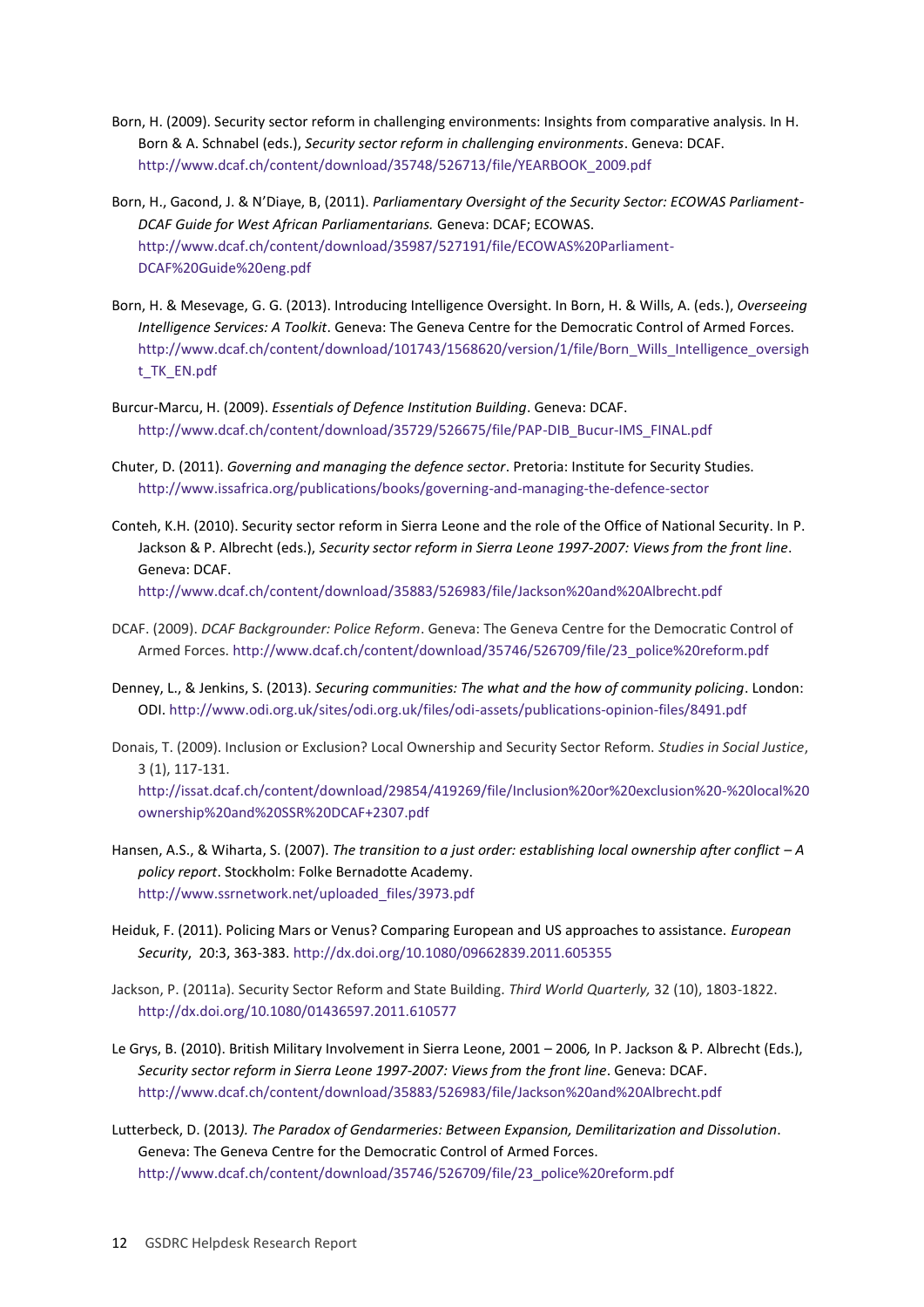- Mobekk, E. (2011). Security sector reform and the challenges of ownership. In M. Sedra (Ed.) *The future of security sector reform*. Ontario: The Centre for International Governance Innovation. <http://www.cigionline.org/publications/2010/11/future-security-sector-reform>
- Nathan, L. (2013). Intelligence Transparency, Secrecy, and Oversight in a Democracy. In Born, H. & Wills, A. (eds.). *Overseeing Intelligence Services: A Toolkit*. Geneva: The Geneva Centre for the Democratic Control of Armed Forces.

[http://www.dcaf.ch/content/download/101743/1568620/version/1/file/Born\\_Wills\\_Intelligence\\_oversigh](http://www.dcaf.ch/content/download/101743/1568620/version/1/file/Born_Wills_Intelligence_oversight_TK_EN.pdf) [t\\_TK\\_EN.pdf](http://www.dcaf.ch/content/download/101743/1568620/version/1/file/Born_Wills_Intelligence_oversight_TK_EN.pdf)

- OECD-DAC. (2007a). *Handbook on security system reform: Supporting security and justice*. Paris: OECD. <http://www.oecd.org/development/incaf/38406485.pdf>
- OECD-DAC. (2007b). *Enhancing the delivery of justice and security*. Paris: OECD. <http://www.oecd.org/dac/incaf/38434642.pdf>
- Scheye, E. (2009). *Rule of Law in Fragile and Conflict Affected Countries: Working within the Interstices and Interfaces*. Framing Paper Produced for the World Bank Headline Seminar on Rule of Law in Conflict-Affected and Fragile Situations. Washington D.C.: The World Bank. [http://siteresources.worldbank.org/EXTLICUS/Resources/511777-1224016350914/5474500-](http://siteresources.worldbank.org/EXTLICUS/Resources/511777-1224016350914/5474500-1257528293370/Scheye.pdf) [1257528293370/Scheye.pdf](http://siteresources.worldbank.org/EXTLICUS/Resources/511777-1224016350914/5474500-1257528293370/Scheye.pdf)
- Schnabel, A. (2009). Ideal requirements versus real environments in security sector reform. In H. Born & A. Schnabel (Eds.), *Security sector reform in challenging environments*. Geneva: DCAF. [http://www.dcaf.ch/content/download/35748/526713/file/YEARBOOK\\_2009.pdf](http://www.dcaf.ch/content/download/35748/526713/file/YEARBOOK_2009.pdf)
- Sedra, M. (2010). Introduction: The future of security sector reform. In M. Sedra (Ed.), *The future of security sector reform*. Ontario: The Centre for International Governance Innovation. <http://www.cigionline.org/publications/2010/11/future-security-sector-reform>
- SU. (2014). *Policing the context: Principles and guidance to inform international policing assistance*. London: Stabilisation Unit. [http://www.stabilisationunit.gov.uk/attachments/article/520/Stabilisation%20Unit\\_Policing%20the%20Co](http://www.stabilisationunit.gov.uk/attachments/article/520/Stabilisation%20Unit_Policing%20the%20Context%20What%20Works-%20March%202014.pdf) [ntext%20What%20Works-%20March%202014.pdf](http://www.stabilisationunit.gov.uk/attachments/article/520/Stabilisation%20Unit_Policing%20the%20Context%20What%20Works-%20March%202014.pdf)
- UN. (2011). *Policy: Defence sector reform*. New York: United Nations Department of Peacekeeping Operations. http://www.un.org/en/peacekeeping/documents/2011.17\_Defence\_Sector\_Reform\_Policy.pdf
- UN. (2012). *Security sector reform: Integrated technical guidance notes*. New York: United Nations SSR Task Force.

[http://unssr.unlb.org/Resources/UNandSSRGuidance/PolicyandGuidance/tabid/201/SMID/498/ItemId/96](http://unssr.unlb.org/Resources/UNandSSRGuidance/PolicyandGuidance/tabid/201/SMID/498/ItemId/96/Default.aspx) [/Default.aspx](http://unssr.unlb.org/Resources/UNandSSRGuidance/PolicyandGuidance/tabid/201/SMID/498/ItemId/96/Default.aspx) 

#### **Key websites**

- The Geneva Centre for the Democratic Control of Armed Forces <http://www.dcaf.ch/>
- Developmental Leadership Program <http://www.dlprog.org/>
- GSDRC <http://www.gsdrc.org/>
- OECD-DAC Security and Justice section <http://www.oecd.org/development/incaf/securityandjustice.htm>
- Security Sector Reform Resource Centre <http://www.ssrresourcecentre.org/>